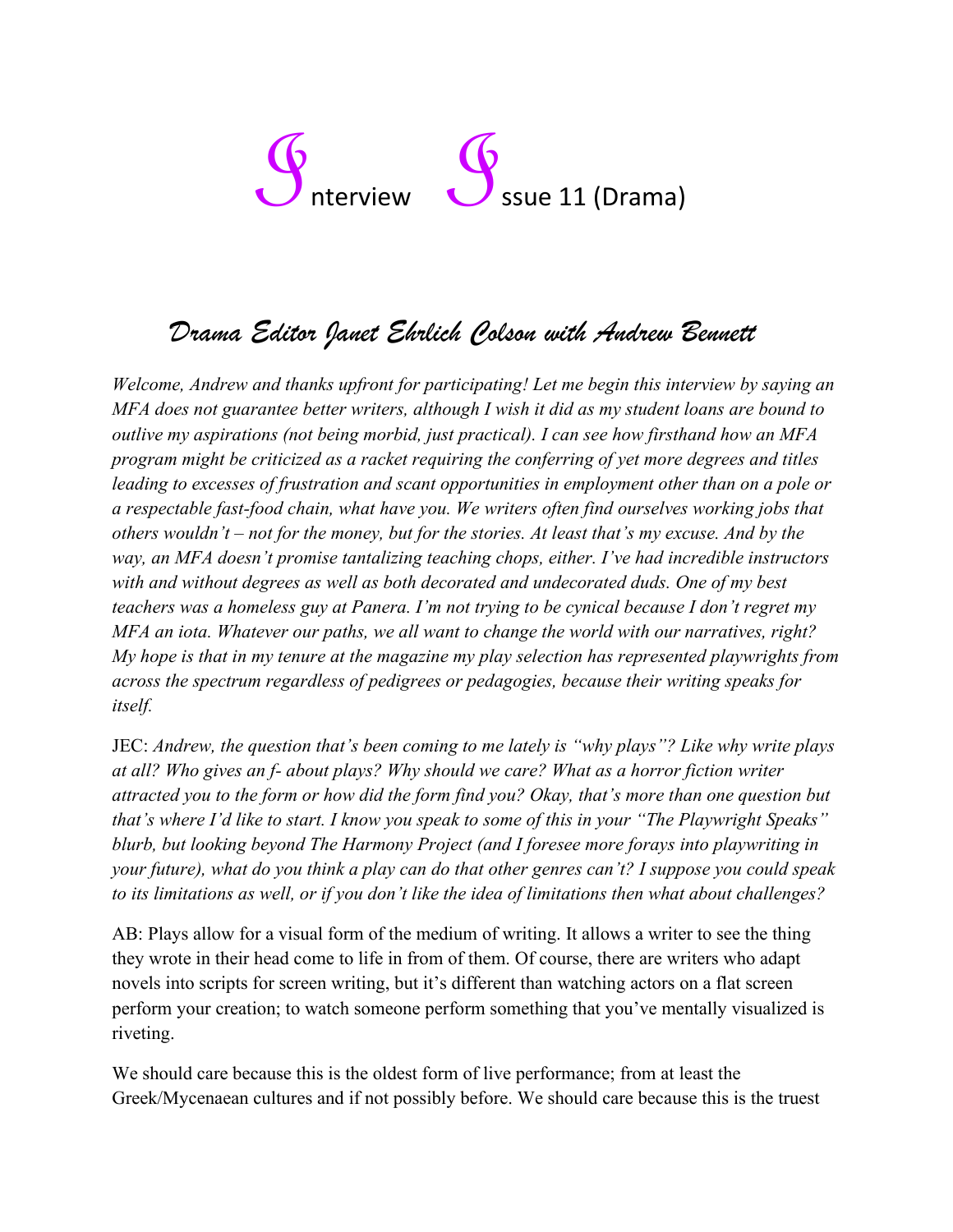form of live performance of the Dramatic Arts. Not only does the writer have to be able to express their language, but to have the ability to work with a performer to create the scene the writer has seen in their head. I think I just answered multiple questions with this answer unintentionally.

The limitations in playwriting come in where a novel takes off. I can quick change scenes, morph a person into a meat person, tear a hole in the space-time continuum, have a ghost grow clown hair, or a million other things that just can't be done on a stage. Also, there is a limitation on description. Sure, you can pack a ton of description into a script. But look at Stephen King, he'll write three pages on a bike, seven pages on the description of a river, two pages on lighting, and so on (King descriptiveness is a whole other animal for a different day); you just can't do that in a play or your stage/set designers may kill you in your sleep.

On the last question, a playwright can take a novel and cut the chaff and pull the gems out to convert said hypothetical story into a working play. That is a challenge I like. I'd like to see more obscure novels turned into plays. But that's neither here nor there.

JEC: *Setting theatre (mostly) aside for a moment, can you talk about the kinds of things you love writing? Are they the same things you love reading or not necessarily? Speaking of influences (was I speaking of influences?) we often list the ones with the most name recognition. I mean, it makes sense for context and street cred, but I'm wondering if you could divulge some of your most obscure influences and how they've helped shape you.* 

AB: I love creating. I love being able to twist words, to twist emotions, to play with language, and to make someone who's reading my work feel exactly the way I wanted them to. Not in a manipulative sense, but to allow someone into my head to see what I envisioned to feel what I felt when I thought of the idea or scene.

My obscure references are fairly obscure, I guess. I listen to Mike Doughty quite often. Doughty was the lead singer of a band called Soul Coughing that broke up in, I think, 2000. I found them shortly after that time, but I've followed Mike for years, and I've seen him in concert several times. I even have a poster of some of his lyrics on my wall.

In the writing sense, I've studied and have read a lot of Gothic literature for both my undergrad and some of graduate degrees. These few writers and their novels are semi-obscure-depending on the person in question, Horace Walpole's *The Castle of Ontranto*, Matthew Lewis's *The Monk,* and Sheridan le Fanu's *Carmilla* have all been strong influences on my work. My more modern influences are: Matt Bell's novel *In the House Upon the Dirt Between the Lake and the Woods* is fantastic and symbolic in a way I don't have time to describe here. Lauren Beukes's novel *Broken Monsters,* is a modern gothic dark fantasy tale, I can only strive to write like Ms. Beukes, and—to keep this short, John Ajvide Lindquist, I know people think of *Let the Right One In.* but I'm a big fan of *Little Star* it's twisted in a beautiful way.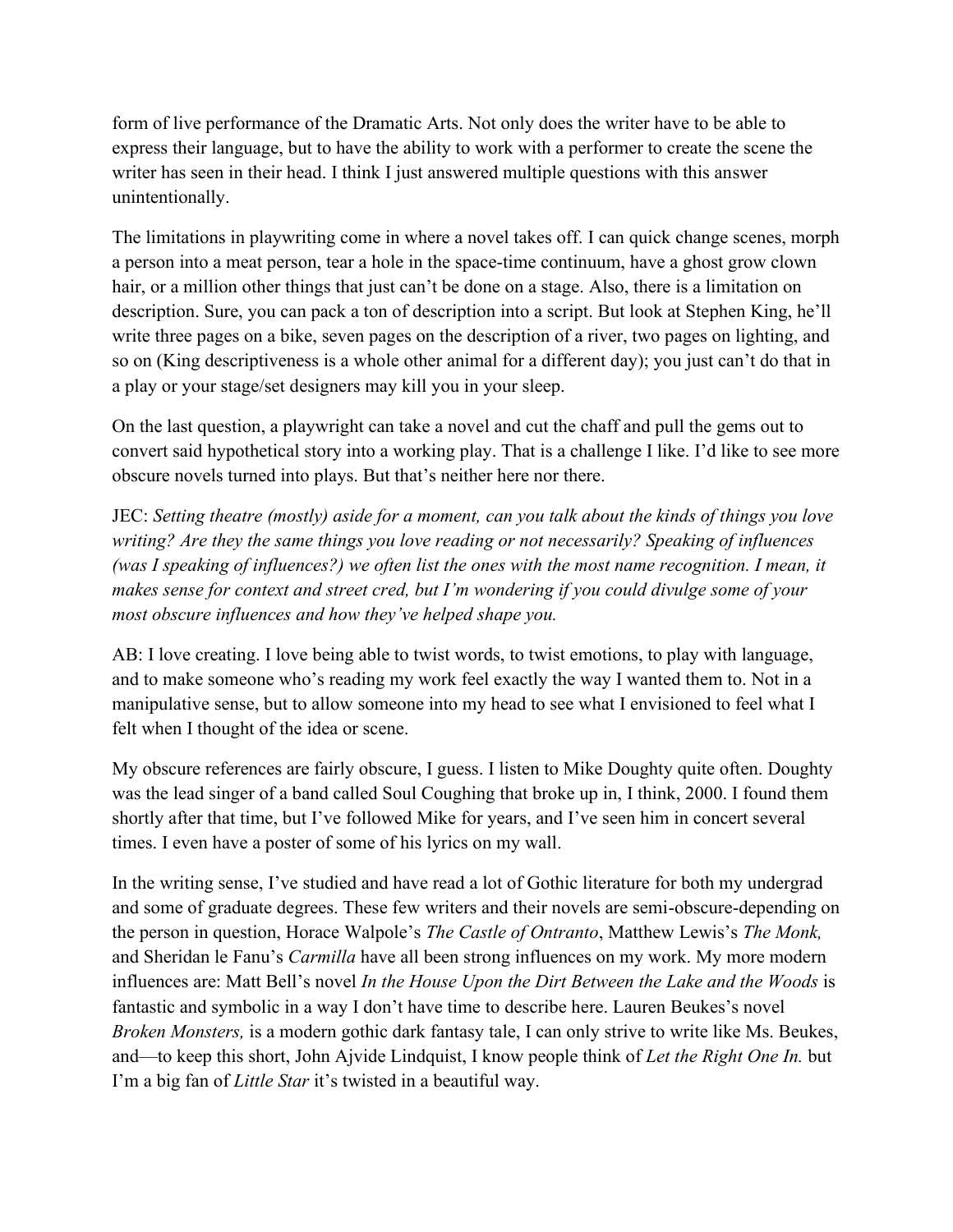My movie inspiration is *Southland Tales.* Feel free to look up the trailer. I had someone at Goddard tell me she saw it while she was sick and though it was a fever dream until she decided to Google it afterward. People that we talked to about it, didn't believe it was real.

JEC: *I realize there are lots of mixed feelings circulating around about higher education, hell, about education in general, but wondering if we could focus on the whole MFAW phenomenon for a second. Perhaps I'm fishing for an answer about the cross-pollination of genres and interdisciplinary connections a low residency space like Goddard provides whether or not you believe in educational institutions as monoliths, creative communities, not at all, or whatever –*

#### *I think you could riff on some of these ideas. Who knows? Are we watching all of our former institutions go by the wayside? How much does it matter?*

AB: Education matters. Does having an MFAW matter? Not necessarily. Do you need one to succeed? Absolutely not. Do I regret going to Goddard? Not at all. Goddard provided me with more skills and tools that, sure, I could have learned around a table in a writing group with a semi-established writer. I personally have read the book *MFA vs. NYC.* I have heard the arguments from both sides of the fence. Here's the way I look at it: if you want to teach, have a need for the skills and structure that an institute, or want to work directly with a specific writer that works at X college, and don't mind accruing debt or have a bunch of money and feel like spending it, go nuts kid. Do the damn thing.

Too many colleges—the business of learning is another debate in itself, have MFAW programs. I think there is something like twelve hundred MFAW programs in the US alone and more around the world. Not that I'm not all about having more writers out there going on to keep the traditions of writing alive and well, but I can't imagine all of these programs are necessarily above board or good for that matter. It's impossible. I think this is where some of the debate comes in. I also believe in the near future a lot of these programs are going to die off.

Writing matters. I don't care how you came about it. Carry the torch. Share the words. Create and destroy those words.

#### JEC: *On a more personal subject (unless it's too personal, then I apologize), do you have any experience with ghosts or the supernatural?*

AB: Not really. I'm kind of a null in that sense. I've worked in lots of old buildings that were purportedly haunted including a hotel that saw a lot of death and violence—including some while I worked out of there, and I've never seen nor heard anything. People I worked with said they saw or heard all kinds of thing and I never had any experiences I would note as supernatural. I grew up in PA where there are all kinds of Civil, French Indian, and Revolutionary War battlefields, forts, etc. I've had the hair on the back of my neck stick up here or there, but nothing of note. I've had a lot of Déjà vu over the years, but that's about it. I find